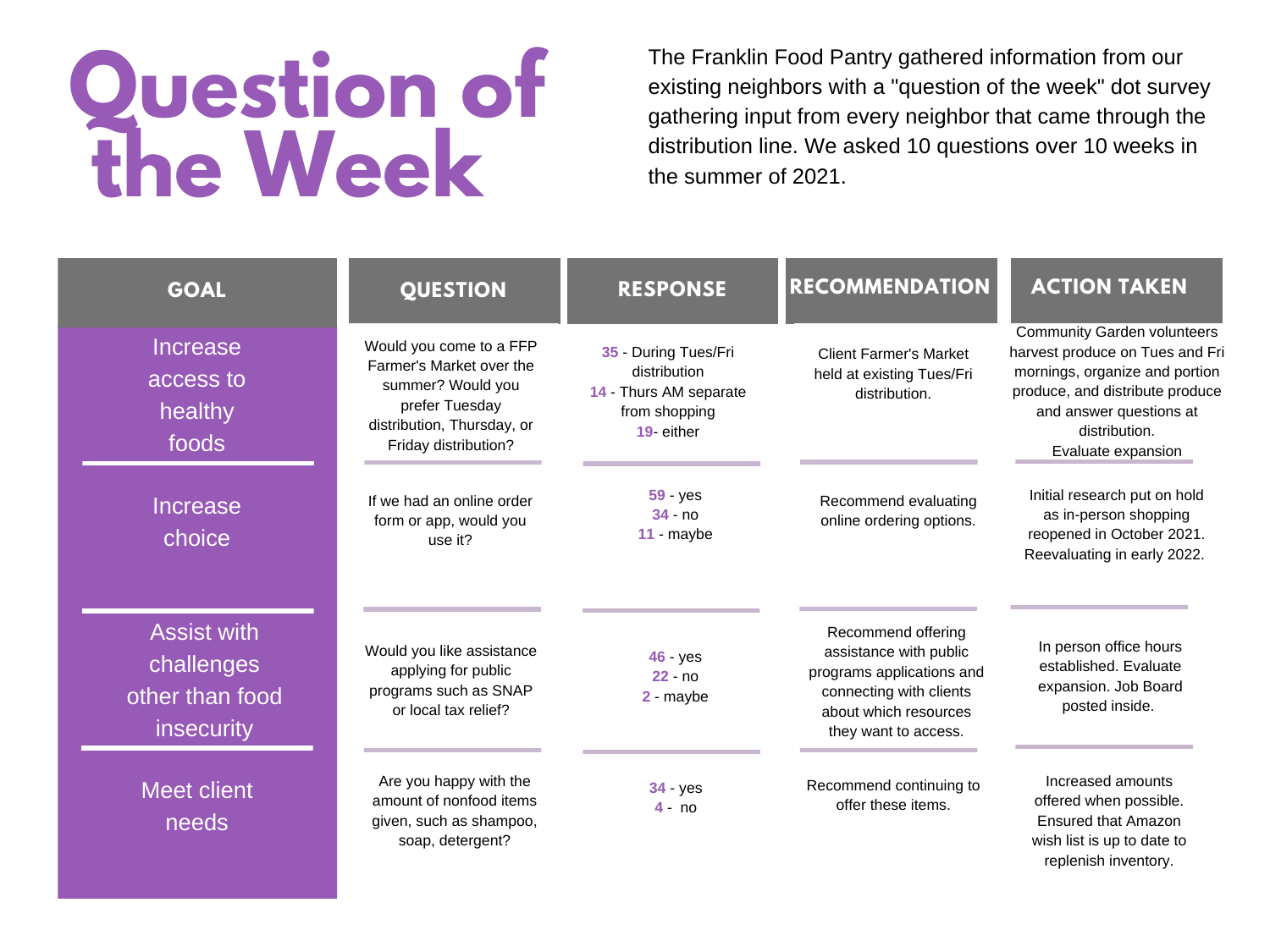## **Question of the Week**

The Franklin Food Pantry incorporated suggestions that came out of the question of the week neighbor survey including increased offerings of personal hygiene items, sharing out local resources, and evaluating the demand for and feasibility of expanding in-person shopping times/days.

| <b>GOAL</b>                                                       | <b>QUESTION</b>                                                                                                          | <b>RESPONSE</b>                                                                                                            | <b>RECOMMENDATION</b>                                                                                                                                               | <b>ACTION TAKEN</b>                                                                                                                     |
|-------------------------------------------------------------------|--------------------------------------------------------------------------------------------------------------------------|----------------------------------------------------------------------------------------------------------------------------|---------------------------------------------------------------------------------------------------------------------------------------------------------------------|-----------------------------------------------------------------------------------------------------------------------------------------|
| Reduce<br><b>Waste</b>                                            | If you receive food you<br>can't use or don't like, do<br>you return it, give it to<br>someone else, or throw it<br>out? | 20 - return it<br>34 - give it away<br>$1 - N/A$                                                                           | Recommend encouraging<br>clients to share with<br>others if they cannot use<br>an item in a prepacked<br>bag.                                                       | Online ordering under<br>evaluation as a way to<br>increase choice and reduce<br>waste.                                                 |
| <b>Assist with</b><br>challenges<br>other than food<br>insecurity | If we posted a list of<br>resources or assistance<br>agencies on our website,<br>would that be helpful?                  | Based on earlier<br>responses, we inferred<br>this would be helpful                                                        | Recommend sharing<br>available resources<br>online.                                                                                                                 | "Resources" section<br>added to the FFP website<br>and periodically update.                                                             |
| <b>Increase</b><br>access                                         | Would weekend hours be<br>helpful? Would you prefer<br>to come on the weekend?<br>Would you use weekend<br>hours?        | $17 - yes$<br>$16 - n0$<br>$21 - N/A$                                                                                      | Recommend evaluating<br>providing weekend hours<br>once we have staff and<br>volunteers available to run<br>the program and have<br>moved into our new<br>building. | N/A                                                                                                                                     |
| <b>Increase</b><br>access to the<br>Covid-19<br>vaccine           | Would you attend a<br>Covid-19 Mobile Vaccine<br>Clinic held onsite at FFP?                                              | 49 - Already vaccinated<br>$5 - no$<br>1-Maybe<br>13 - Yes (many wanted<br>access for kids or<br>booster)<br>6 - Good idea | No need identified.                                                                                                                                                 | FFP partnered with<br>Edward M Kennedy, CHC<br>and The Greater Boston<br>Food Bank to provide at-<br>home Covid-19 tests to<br>clients. |